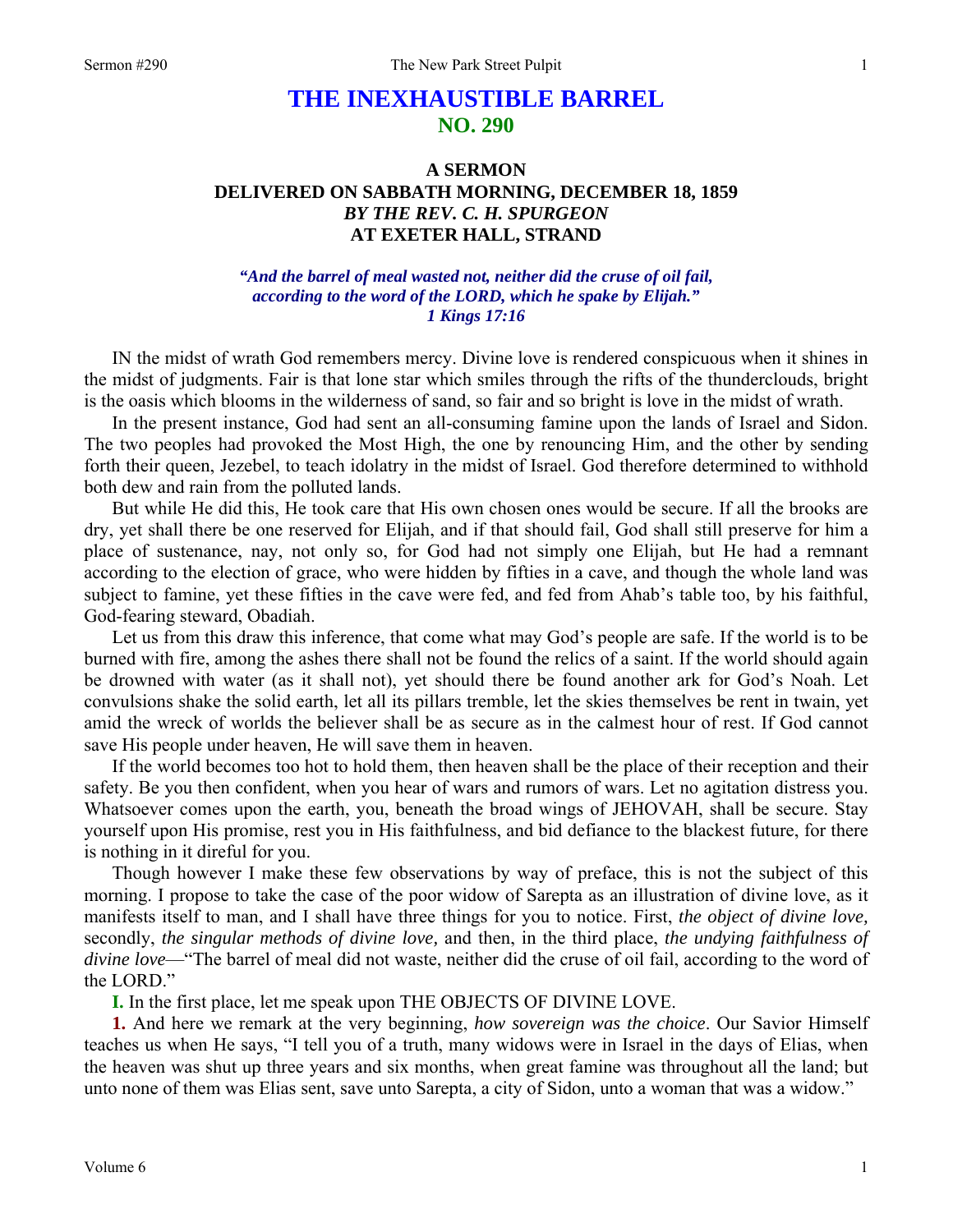Here was divine sovereignty. When God would make choice of a woman it was not one of His own favored race of Israel, but a poor benighted heathen, sprung from a race who of old had been doomed to be utterly cut off. Here was electing love in one of its sovereign manifestations.

Men are always quarrelling with God because He will not submit His will to their dictation. If there could be a God who was not absolute, men would think themselves gods, and hence sovereignty is hated because it humbles the creature, and makes him bow before a Lord, a King, a Master, who will do as He pleases.

If God would choose kings and princes, then would men admire His choice. If He would make His chariots stay at the door of nobles, if He would step from His throne and give His mercy only to the great, the wise, and the learned, then might there be heard the shout of praise to a God who thus honored the fine doings of man. But because He chooses to take the base things of this world, the things that are despised, and the things that are not, because He takes these things to bring to nought the things that are, therefore is God hated of men.

Yet, know that God has set apart him that is godly for Himself. He has chosen to Himself a people whom He will bring to Himself at last, who are His peculiar treasure, the favorites of His choice. But these people are by nature the most unlikely ones upon the face of the whole world.

Men today sunken in sin, immersed in folly, brutalized, without knowledge, without wit, these are the very ones that God ordains to save. To them He sends the Word in its effectual might, and these are plucked like brands from the burning.

None can guess the reasons of divine election. This great act is as mysterious as it is gracious. Throughout Scripture we are continually startled with resplendent instances of unlimited sovereignty, and the case of this widow is one among the many. Electing love passes by the thousands of widows that dwelt in God's own land, and it journeys beyond the borders of Canaan, to cherish and preserve a heathen woman of Sarepta.

Some men hate the doctrine of divine sovereignty, but those who are called by grace love it, for they feel if it had not been for sovereignty they never would have been saved. Ah, if we are now His people, what was there in any of us to merit the esteem of God? How is it that some of us are converted, while our companions in sin are left to persevere in their godless career? How is it that some of us who were once drunkards, swearers, and the like, are now sitting here to praise the God of Israel this day? Was there anything good in us that moved the heart of God to save us? God forbid that we should indulge the blasphemous thought.

There was nothing in us that made us better than others, or more deserving. Sometimes we are apt to think that it was the reverse. There was much in us that might have caused God to pass us by if He had looked to us. And yet, here we are, praising His name.

Tell me, you that deny divine sovereignty, how is it that the publicans and harlots enter into the kingdom of heaven, while the self-righteous Pharisee is shut out? How is it that from the scum and draff of this city, God picks up some of His brightest jewels, while among the learned and philosophic, there are very few that bow the knee to the God of Israel? Tell me, how is it that in heaven there are more servants than masters, more poor than rich, more foolish than learned?

What shall we say of this?—"I thank thee, O Father, Lord of heaven and earth, because thou hast hid these things from the wise and prudent, and have revealed them unto babes. Even so, Father: for so it seemed good in thy sight."

**2.** But if there be sovereignty in the choice, I cannot omit another thought akin to it. *What undeservingness there was in the person!* She was no Hannah. I read not that she had smitten the Lord's enemies, like Jael, or had forsaken the gods of her country, like Ruth. She was no more notable than any other heathen. Her idolatry was as vile as theirs, and her mind as foolish and vain as that of the rest of her countrymen.

Ah, and in the objects too, of God's love, there is nothing whatever that can move His heart to love them, nothing of merit, nothing which could move Him to select them. Hark! how the blood-bought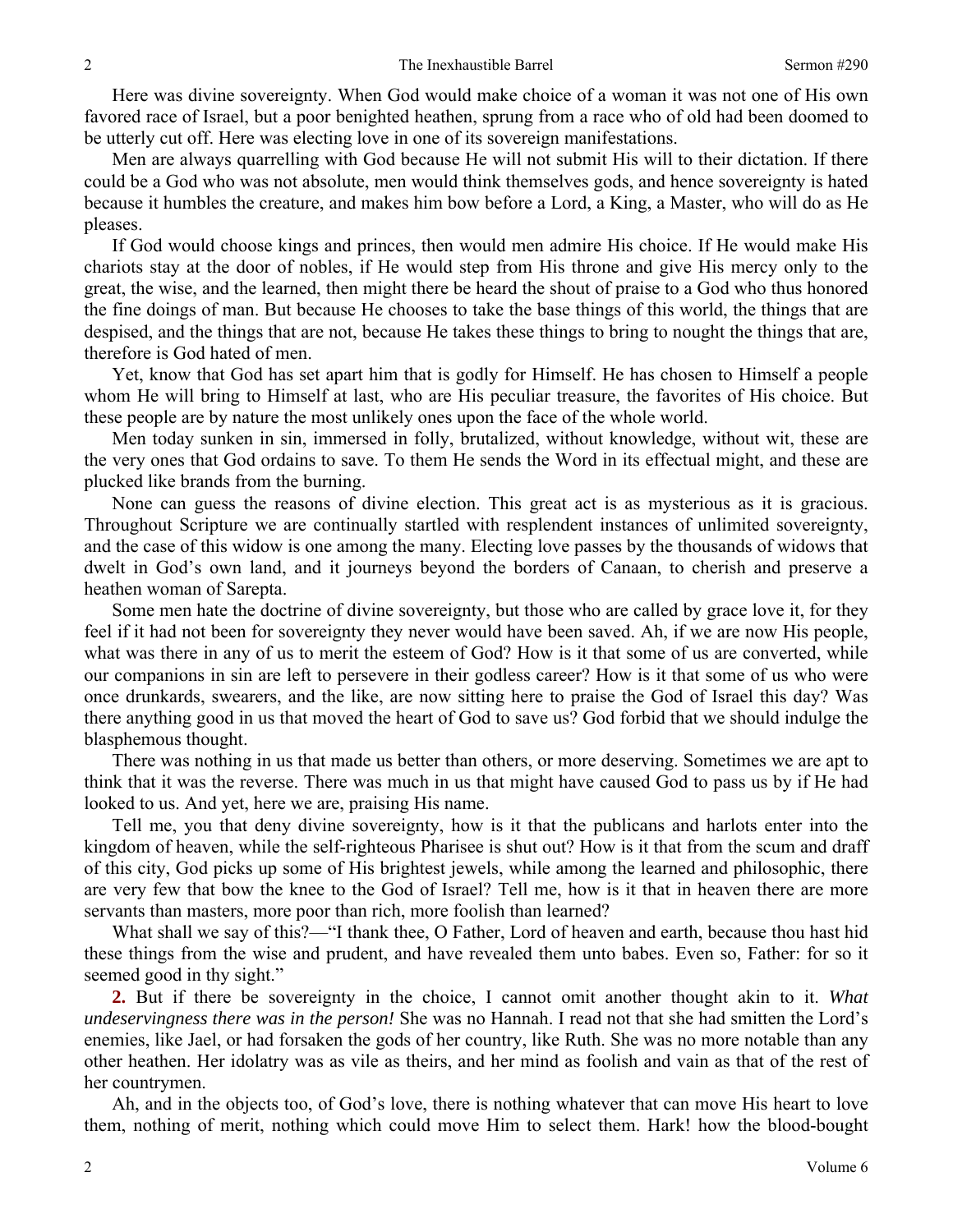There is no divided note in heaven upon this matter. Not one spirit in glory will dare to say that he deserved to be there. They were strangers once, and they were sought by grace. They were black, and they were washed in blood. Their hearts were hard, and they were softened by the Spirit. They were dead, and they were quickened by divine life. And all the reasons for this gracious work in and upon them are to be found in the breast of God, and not at all in them. Simple as this truth seems, and lying as it does at the very basement of the Gospel system, yet how often is it forgotten!

Ah! men and brethren, you are saying, "I would come to Christ if I had a better character. I think that God would love me if there were some good works, and some redeeming traits in my character." Nay, but hear me, my brother, God loves not man for anything in man. The saved ones are not saved on account of anything they did, but simply because He will have mercy on whom He will have mercy, and He will have compassion on whom He will have compassion.

You are in as good a place as any other unregenerate sinner on the face of the earth, why should not God have mercy upon you? Your merits or your demerits have nought to do with the matter. If God intends to bless, He looks not to what you are. He finds His motive in the depth of His own loving will, and not in you. Oh! can you believe it, that black, and filthy, and diseased, and leprous though you be, the love of God can shed itself abroad in your heart? O my trembling hearer! do not despair, for He is able to save unto the very uttermost.

**3.** In continuing to regard this woman, I want you to notice that her condition was miserable too, in the very last degree. She had not only to suffer the famine which had fallen upon all her neighbors, but her husband was taken from her. He would have shared with her the last morsel that his weary limbs could earn, he would have bidden her lean her head upon his strong and faithful breast, and would have said, "My wife, if there be bread to be had, your mouth shall taste it, if there be water to drink you shall not thirst." But alas! he was taken from her and she was a widow.

Besides this, he had left her no inheritance. She had no patrimony, no servant. You learn this from the fact that she had not even firewood. Now, there was no reason why she should not have had that even in time of famine of bread, for there was no famine of wood, unless she had been extremely poor. Such was her extremity that she goes outside the city upon the common lands to pick up a few sticks with which she may cook her meal. She had, you see then, nothing wherewithal to buy bread, for even the fuel she must gather for herself.

I told you that her husband had left her nothing, yes, he had left her something, but that something, though much beloved, was but another fountain of trouble to her. He had left her a son, her only son, and this son has now to share her starvation. I believe he was too weak to accompany his mother upon this occasion. They had been so long without food that he could not rise from the bed, or else, good soul, she would have brought him with her, and he could have helped to gather a few sticks.

But she had laid him upon the bed, fearing that he might die before she reached her home, knowing that he could not accompany her because his limbs were too feeble to carry the little weight of his own poor emaciated body. And now she has come forth with a double trouble, to gather a handful of sticks to dress her last meal, that she may eat it and die.

Ah, my dear friends, this is just where sovereign grace finds us all—in the depth of poverty and misery. I do not mean, of course, temporal poverty, but I mean spiritual distress. So long as we have a full barrel of our own merits, God will have nothing to do with us. So long as the cruse of oil is full to overflowing, we shall never taste the mercy of God. For God will not fill us until we are emptied of self.

Ah, what misery does conviction of sin cause in the breast of the sinner. I have known some so wretched, that all the torments of the inquisition could not equal their agony. If tyrants could invent the knife, the hot irons, the spear, splinters put beneath the nails, and the like, yet they could not equal the torment which some men have felt when under conviction of sin. They have been ready to make an end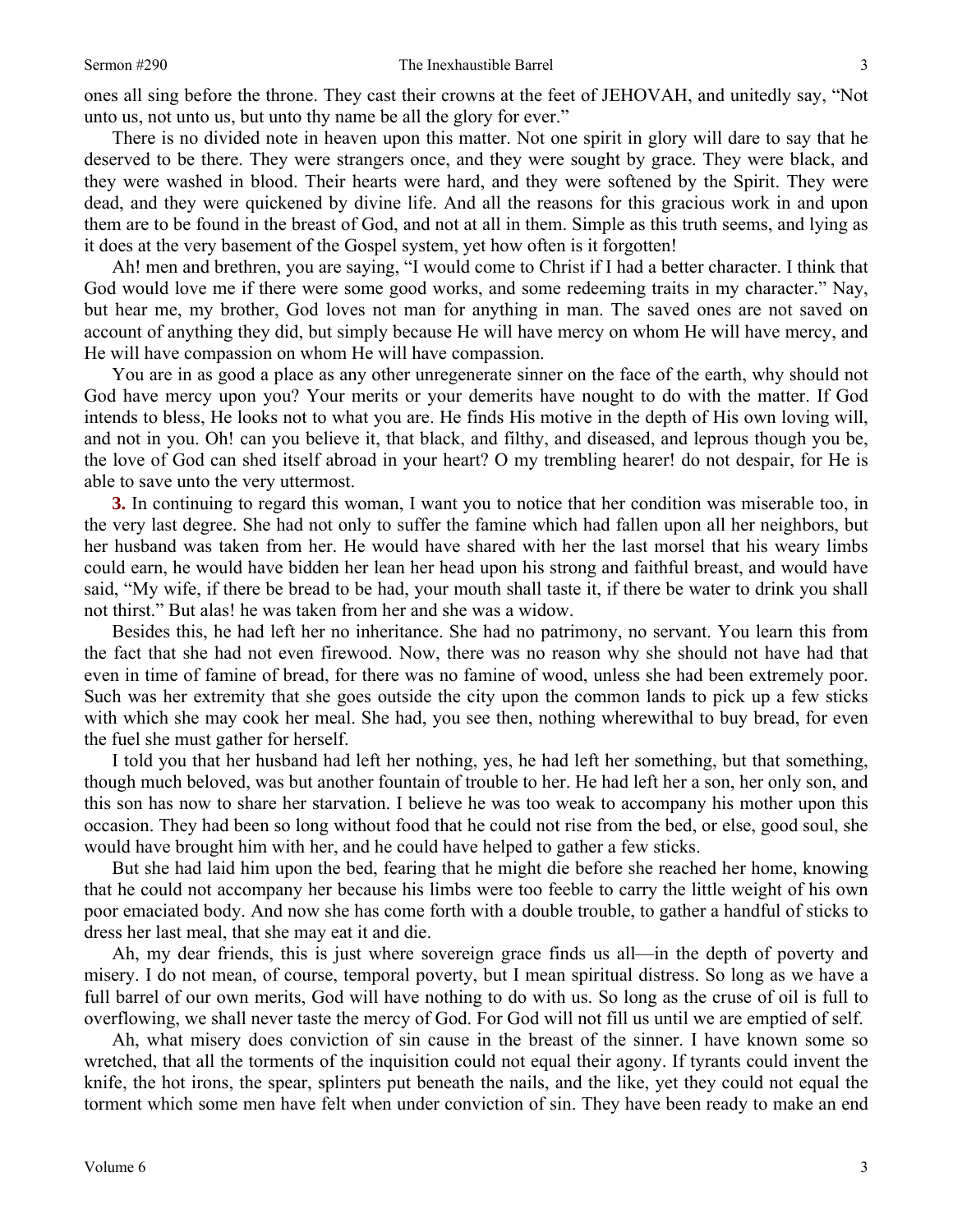of themselves. They have dreamed of hell by night, and when they have awakened in the morning it was to feel what they have dreamed.

But then it has been at this very time when all their hope was gone, and their misery was come to its utmost extremity, that God looked down in love and mercy on them. Have I such a hearer in this crowd this morning? Have I not one who is smitten in his heart, whose life is blasted, who walks about in the weariness of his spirit, crying, "Oh, that I were gone out of this world, that I might be rid of sin, for oh, my burden presses upon me as though it would sink me to the lowest hell. My sin is like a millstone round my neck and I cannot get rid of it."

My hearer, I am glad to hear you speak thus, I rejoice in your unhappiness, and that not because I love to see you miserable, but because this sorrow of yours is a step to everlasting blessedness. I am glad that you are poor, for there is one that will make you rich. I am glad that barrel of meal of yours is wasted, for now shall a miracle of mercy be wrought for you, and you shall eat the bread of heaven to the full. I am glad that cruse of oil is gone, for now rivers of love and mercy shall be bestowed on you.

Only believe it. In God's name I assure you, if you are brought to extremity God will now appear for you. Look up, sinner—look away from yourself—look up to God who sits upon the throne, a God of love. But if that be too high for you, look up sinner to yon cross. He that hangs there died for such as you are. Those veins were opened for sinners utterly ruined and undone. That agony He suffered was for those who feel an agony of heart like yours. His griefs He meant for the grievers, His mourning made atonement for the mourners.

Can you now believe the word which is written?—"This is a faithful saying and worthy of all acceptation, that Christ Jesus came into the world to save sinners"? Dare you trust yourself now upon the merits of Christ? Can you say, "Sink or swim, my hope is in the cross." Oh, sinner, if God but help you to do this, you are a happy man. Your poverty shall be removed and like the widow of Sarepta, you shall know no lack until the day when God shall take you up to heaven, where you shall be satisfied throughout eternity.

I do not know whether I have made what I intended to state sufficiently clear, but what I wanted to bring out is this—Just as God sent His prophet Elijah out of pure sovereignty to a woman who deserved nothing at His hands, and just as He sent a prophet to her in the time of her greatest misery and sorrow, so is the Word of God sent to you, my hearer, this morning, if you are in a similar condition.

**II.** Now, I come to the second point, THE GRACE OF GOD IN ITS DEALINGS.

I would have you notice first of all, that the love of God towards this woman in its dealings was of the most singular character. You will notice that the first word this poor woman heard from the God of Israel was one which rather robbed her than made her rich. It was this, "Fetch me, I pray thee, a little water in a vessel, that I may drink."

It was taking something from that already much-diminished store. And then on the heels of that there came another, "Bring me, I pray thee, a morsel of bread in thine hand." This was rather demanding than bestowing. And yet singular it is, this is just the way sovereign mercy deals with men.

It is an apparent demand rather than an open gift. For what does God say to us when first He speaks? He says this, "Repent and be converted every one of you, in the name of the Lord Jesus." "Believe on the Lord Jesus Christ and thou shalt be saved." But saith the soul, "I cannot repent, it is beyond my power, I cannot believe—I would that I could believe—but this is beyond my reach. And has God asked me to exert a strength which I have not? Does He demand that of me which I cannot give? I thought that He gave, I did not know that He asked of me."

Ay, but soul, notice what this woman did in obedience to the command. She went and fetched the water, and she brought the morsel of bread, and the water was not diminished by what she gave, and the bread itself was increased in the spending of it. When God saith to the sinner, "Believe," if that sinner believeth, it is not by his own power, but by grace which goes with the command.

But the sinner does not know that at first. He thinks that *he* believes, he thinks that *he* repents. Why, I do not believe that the meal which the woman brought to the prophet was any meal of hers, it was meal

4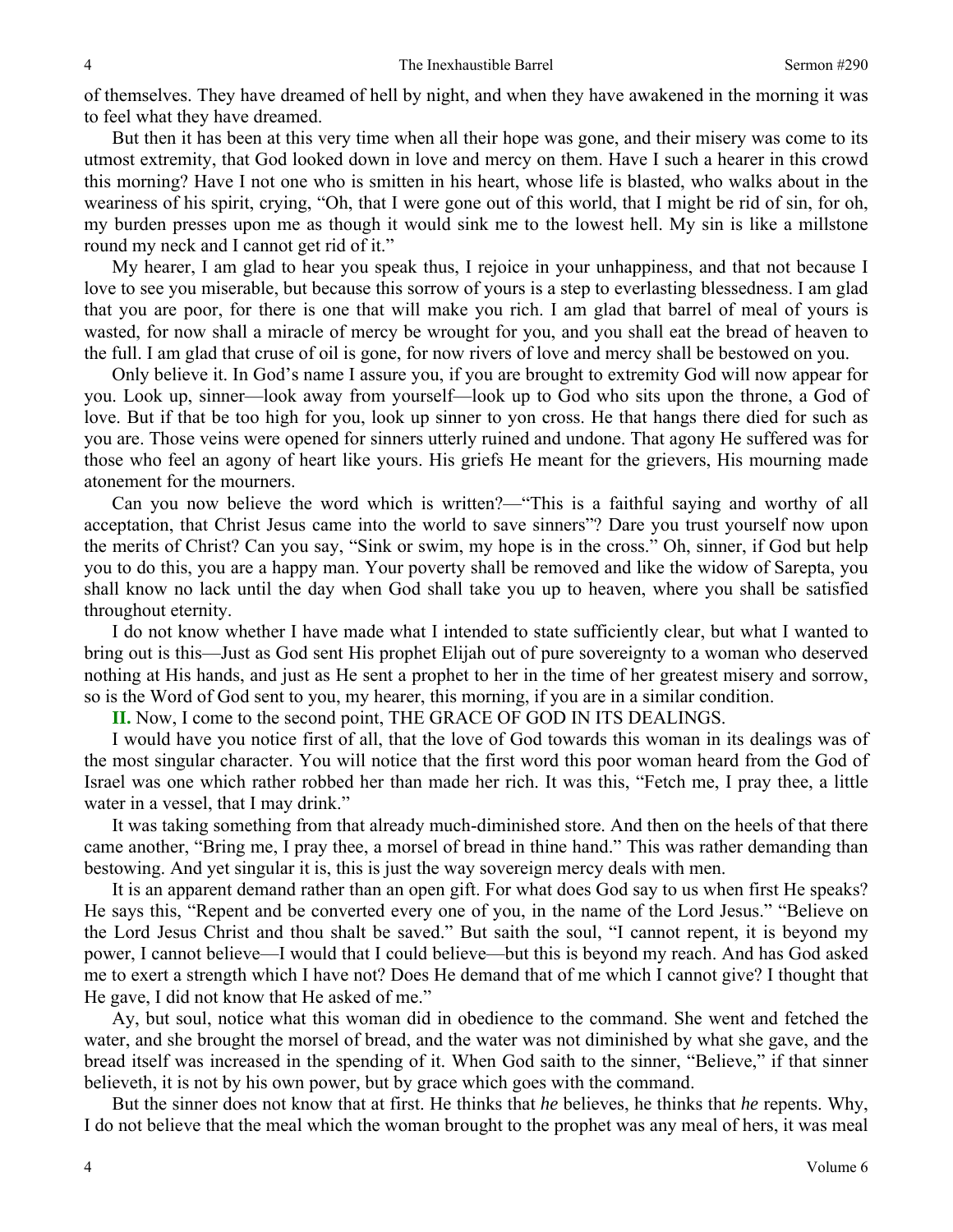taken out of her store, and yet not taken out of it, it was meal given her by miracle—the first installment of miraculous provisions.

And so if you believe, you will say, "I have believed." Yes, it was taken out of your barrel, but still it was not your believing, it was an act of faith wrought in you. Here is a poor man with a withered arm, he wants to have that restored. Now, you will imagine that the first thing Christ will say to him will be, "Man, I will make your withered arm alive, I will once more nerve it so that you shall have power to lift it." Nay, He does not say any such thing. But before He gives the man the power He says to him, "Stretch out thy hand!"

Suppose he had cried out, "Sir, I cannot," his withered arm would have hung dangling at his side till he died. But instead of that the command came, the man had the will to obey, and suddenly he had the power, for he stretched out his withered hand. What? say you, did he stretch out that hand of his own might? No, and yet he was commanded to do it. And so if you are willing to believe, if now your hearts say, "I would believe, I would repent," the power shall come with the will, and the withered hand shall be stretched out.

I do preach continually the exhortation and the command. I am not ashamed to say with the prophet Ezekiel, "Ye dry bones live! ye dead souls live." If this is esteemed unsound doctrine, I shall be yet more heretical. "Man cannot do it, why tell him to do it?" Why simply as an exercise of faith. If I tell a man to do what he can do, anybody can tell him that, but God's servant tells him to do what he cannot do, and the man does it, for God honors the command of His servant, and gives the strength with the command.

To sinners dead in sin the cry is given this morning, "Do you want salvation? Believe on Christ. Would you have your sins forgiven? Look to him." Oh! do not answer, "I cannot believe, I cannot look." Instead thereof, may the Spirit of God incline your mind, so that you may say, "I will believe," and then you will believe. O may you say, "I will repent," and then you will repent.

And though it be not your own strength, it will be a strength given so instantly upon the moment, that you for a time will not know whether it is your strength or God's strength, until you get further advanced in the divine life, and then you will discover that all the strength from first to last is of God.

I say that the dealings of divine grace with this woman are to be looked upon as extremely singular in that light. And yet they are but the type and the model of the dealings of God with all whom He saves.

Now, the next point. The dealings of love with this poor woman were not only singular, but exceedingly *trying*. The first thing she hears is a trial, give away some of that water which your son and yourself so much require! Give away a portion of that last little cake which you intended to eat and die!

Nay, all through the piece it was a matter of trial, for there never was more in the barrel than there was at the first. There was a handful at night, and a handful the next morning, but there never were two handfuls there at a time. To the very last there was nothing but just a little oil in the cruse. Whenever she looked at it, there was only a little glazing of oil to spread upon the meal cakes. The cruse was never full, there was not a drop more in it than there was at first.

So that this woman, the first time she had eaten the meal out of the barrel, might have thought to herself, "Well, I have breakfasted in a most extraordinary manner, but where shall I find food at noon." But when she went there was just one handful more. She took that out and prepared it, and unbelief would have whispered, "But there will be none at eventide." But however, when night came, there was just enough for the hour. The barrel never filled, and yet it never emptied. The store was little, but it was always sufficient for the day.

Now, if God saves us, it will be a trying matter. All the way to heaven, we shall only get there by the skin of our teeth. We shall not go to heaven sailing along with sails swelling to the breeze, like sea birds with their fair white wings, but we shall proceed full often with sails rent to ribbons, with masts creaking, and the ship's pumps at work both by night and day. We shall reach the city at the shutting of the gate, but not an hour before.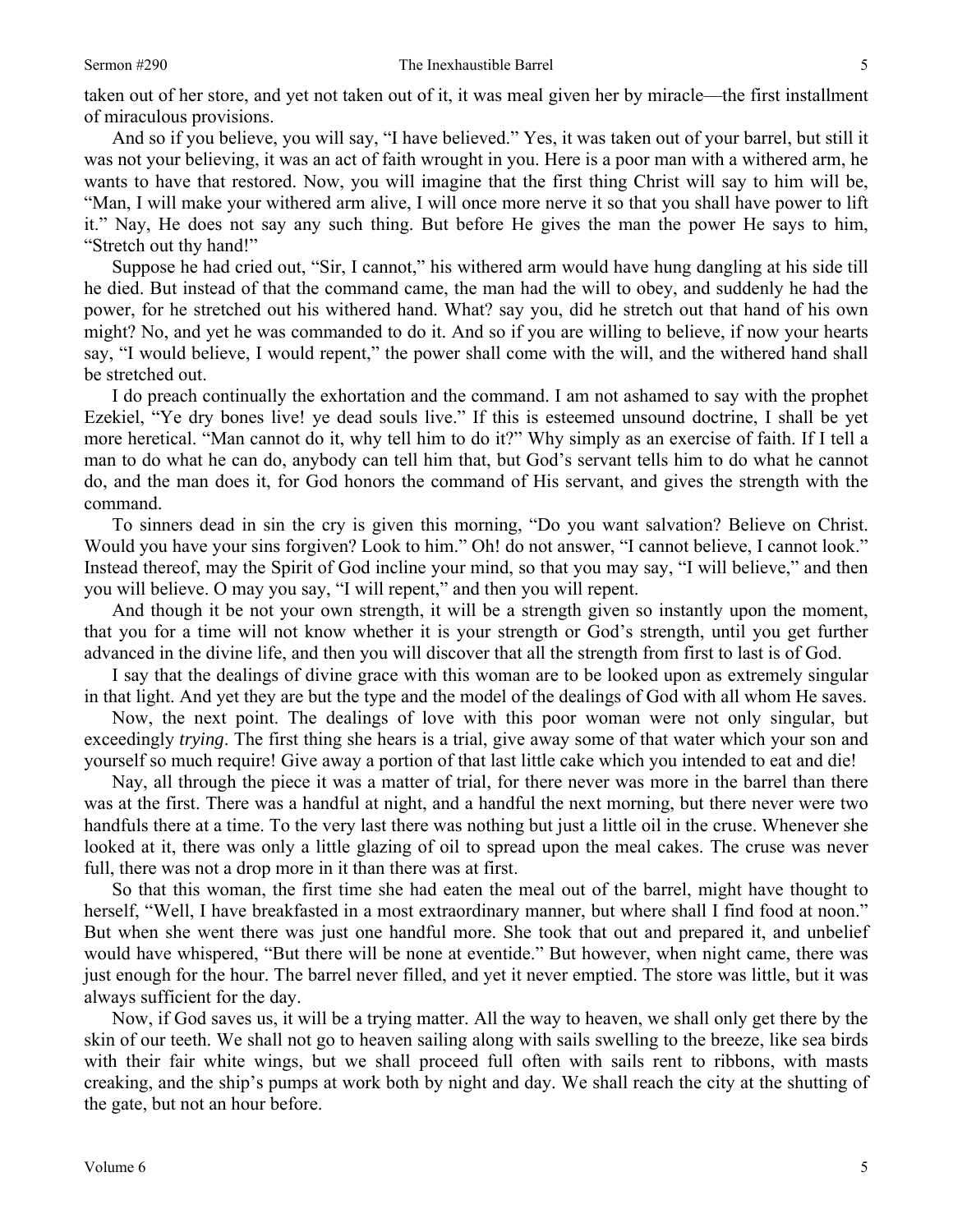O, believer, your Lord will bring you safe to the end of your pilgrimage, but mark, you will never have one particle of strength to waste in wantonness upon the road. There will be enough to get you up the hill Difficulty, but only enough then by climbing on your hands and knees. You will have strength enough to fight Apollyon, but when the battle is over your arm will have no strength remaining. Your trials will be so many that if you had only one trial more, it would be like the last ounce that breaks the camel's back.

But nevertheless, though God's love should thus try you all the journey through, your faith will bear the trying, for while God dashes you down to the earth with one hand in providence, He will lift you up with the other in grace. You will have consolation and affliction weighed out in equal degree, ounce for ounce, and grain for grain, you will be like the Israelite in the wilderness, if you gather much manna, you will have nothing over, while blessed be God, if you gather little you shall have no lack. You shall have daily grace for daily trials.

From this interesting topic, I turn to another that is not less so. Although the Lord's dealings with this woman of Sarepta were very trying, yet they were very wise. You ask me—Why did not God give her a granary full of meal at once, and a vat full of oil instantly? I will tell you. It was not merely because of God's intent to try her, but there was wisdom here.

Suppose He had given her a granary full of meal, how much of it would have been left by the next day? I question whether any would have remained. For in days of famine men are sharp of scent, and it would soon have been noised about the city, "The old widow woman who lives on such and such a street, has a great store of food!" Why, they would have caused a riot, and robbed the house and perhaps have killed the woman and her son. She would have been despoiled of her treasure, and in four and twenty hours the barrel of meal would have been as empty as it was at first, and the cruse of oil would have been spilled upon the ground.

What has that to do with us? Just this, if the Lord should give us more grace than we want for the day, we should have all the devils in hell trying to rob us. We have enough to do as it is, to fight with Satan. But what an uproar there would be! We should have tens of thousands of enemies pouncing upon our stock of grace, and we should have to defend our stock against all these assailants.

Now, I think while it is good for us to have a little ready money on hand, to let our real, sterling property remain in the hands of our great Banker above. Should thieves break in, as they often do, and steal my evidences and take away my comforts—they only take a few loose coppers that I have in the house for convenience, they cannot steal my real treasure, for it is secured in a golden casket, the key of which swings at the belt of the Lord Jesus Christ. Better for you to have an inheritance preserved in heaven for you, than to have it given to you to take care of for yourself, for you would soon lose it and become as poor as ever.

Besides, there was another reason why this woman had not her meal given to her all at once. Any meal-man knows that meal will not keep in great quantities. It soon breeds a peculiar kind of worm, and after a little while it grows musty, and no person would think of eating it. Now, grace is just of the same character. If you have a stock of grace, it breeds a worm called pride.

Perhaps you may have seen that worm. It is a very prolific one. I find whenever I have a little extra stock of gifts, or grace, that this worm is sure to breed in the meal, and then soon it begins to smell musty, and is only fit for the dunghill. If we had more grace than we want, it would be like the manna of old, which when it was laid up, bred worms and stank. Besides, how much better it would be, even if it would keep, to have it fresh and fresh every day.

Oh, to have the bread of heaven hot from heaven's oven every day! To have the water out of the rock, not as sailors have it in the casks for a long sea voyage, where the sweetest water ferments, and passes through many stages of decay, but oh, to have it every hour trickling through the divine rock! to have it fresh from the divine fountain every moment, this is to have a happy life indeed!

This woman need never regret having nothing but a handful on hand, for she had thus the greater inducement to be frequent in her pleadings with God. After she had taken out a handful of meal, I think I

6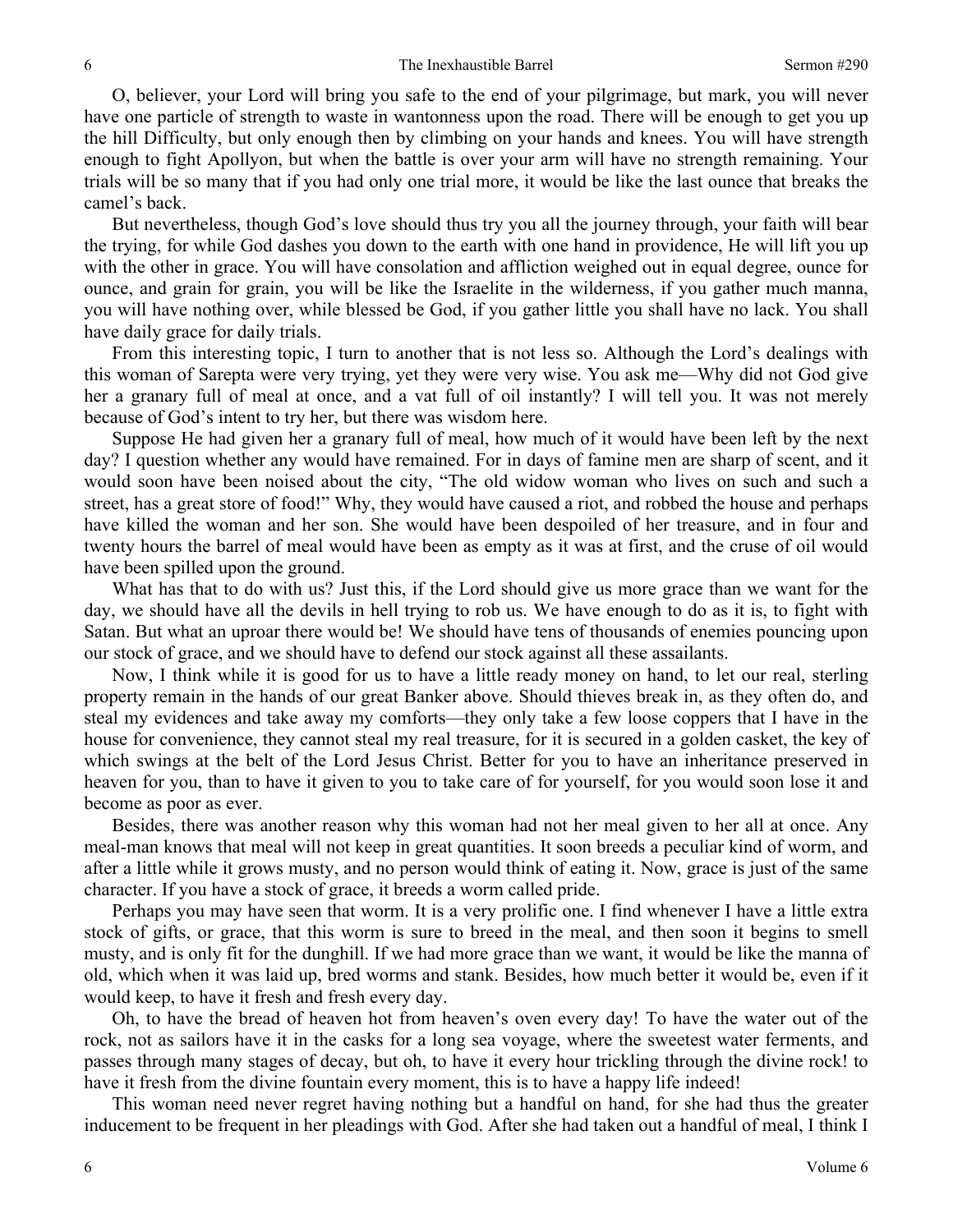see her lifting up her streaming eyes and saying, "Great God, it is now two years since for the first time I put the hand of faith into this barrel, and now every morning, and every noon, and every night, I have done the same, and I have never lacked. Glory be unto the God of Israel!"

I think I see her praying as she went—"Oh, Lord, shut not up the bowels of Your compassion. You have dealt well with Your poor servant, and fed her this many a year. Grant that the barrel may not fail me now, for I have no stock in hand, grant that there may be a handful still to spare—always enough, always all that my necessities can require." Do you not see that she was thus brought into constant contact with God? She had more reasons for prayer, and more reasons for gratitude, than if she had received all the blessing at once.

This is one reason why God does not give you grace to spare. He will have you come to Him every day, nay, every hour. Are you not glad of the plea? You can say each time you come, "Lord, here's a needy beggar at the door, it is not an idle man that is giving a runaway knock at the door of prayer, but Lord, I am a needy soul, I need a blessing and I come."

I repeat it, the daily journey to the well of mercy is good for us. The hand of faith is blessed by the exercise of knocking at the gate. "Give us this day our daily bread" is a right good prayer, O for grace to use it daily with our Father who is in heaven!

Now, what is the drift of all this? Just this, among the thousands of letters that I continually receive from my congregation, I meet with this very common question— "Oh, sir, I feel such little faith, such little life, such little grace in my heart, that I am inclined to think I shall never hold out to the end, and sometimes I am afraid I am not a child of God at all."

Now, my dear friend, if you want an explanation of this, it is to be found in the text. You shall have just enough to carry you through your trials, but you shall have no faith to spare. You shall have just enough grace in your heart to keep you living day after day in the fear of God, but you shall have none to sacrifice to your boasting and yield to your own pride. I am glad to hear you say that you feel your spiritual poverty, for when we know ourselves to be poor, then we are rich, but when we think that we are rich and increased in goods, then we are naked, and poor, and miserable, and are in a sad plight indeed.

Oh, I want you to remember for your comfort, that though you have never two handfuls of meal in the barrel at a time, yet there will never be less than one handful, that though you will never have a double quantity of oil at one time, yet there will always be the requisite quantity. There will be nothing over, but there shall be none lacking. So take this for your comfort, as your days so shall your strength be, as your needs so shall your grace be, as the demands of your necessity, such shall be the supply of God's mercy. The cup shall be full if it does not flow over, and the stream shall always run, even though it is not always brimming the banks.

**III.** I conclude by bringing you to the point upon which I shall dwell but briefly—for I pray that your life may be a far fuller sermon on this text than I can hope to preach—THE FAITHFULNESS OF DIVINE LOVE.

"The barrel of meal wasted not, neither did the cruse of oil fail, according to the word of the LORD, which he spake by Elijah." You will observe that this woman had daily necessities. She had three mouths to feed, she had herself, her son, and the prophet Elijah. But though the need was threefold, yet the supply of meal wasted not.

Boys have large appetites, and no doubt her son very speedily devoured that first little cake. As for Elijah himself, he had walked no less a distance than one hundred miles, all weary with his journey, you may consider that he also had a considerable appetite, and whilst she herself having been long subjected to starvation, would doubtless feed to the full. But though their necessities were very great at the first, yet the barrel of meal wasted not. Each day she made calls upon it, but yet each day it remained the same.

Now brethren, you have daily necessities. Because they come so frequently—because your trials are so many, your troubles so innumerable, you are apt to conceive that the barrel of meal will one day be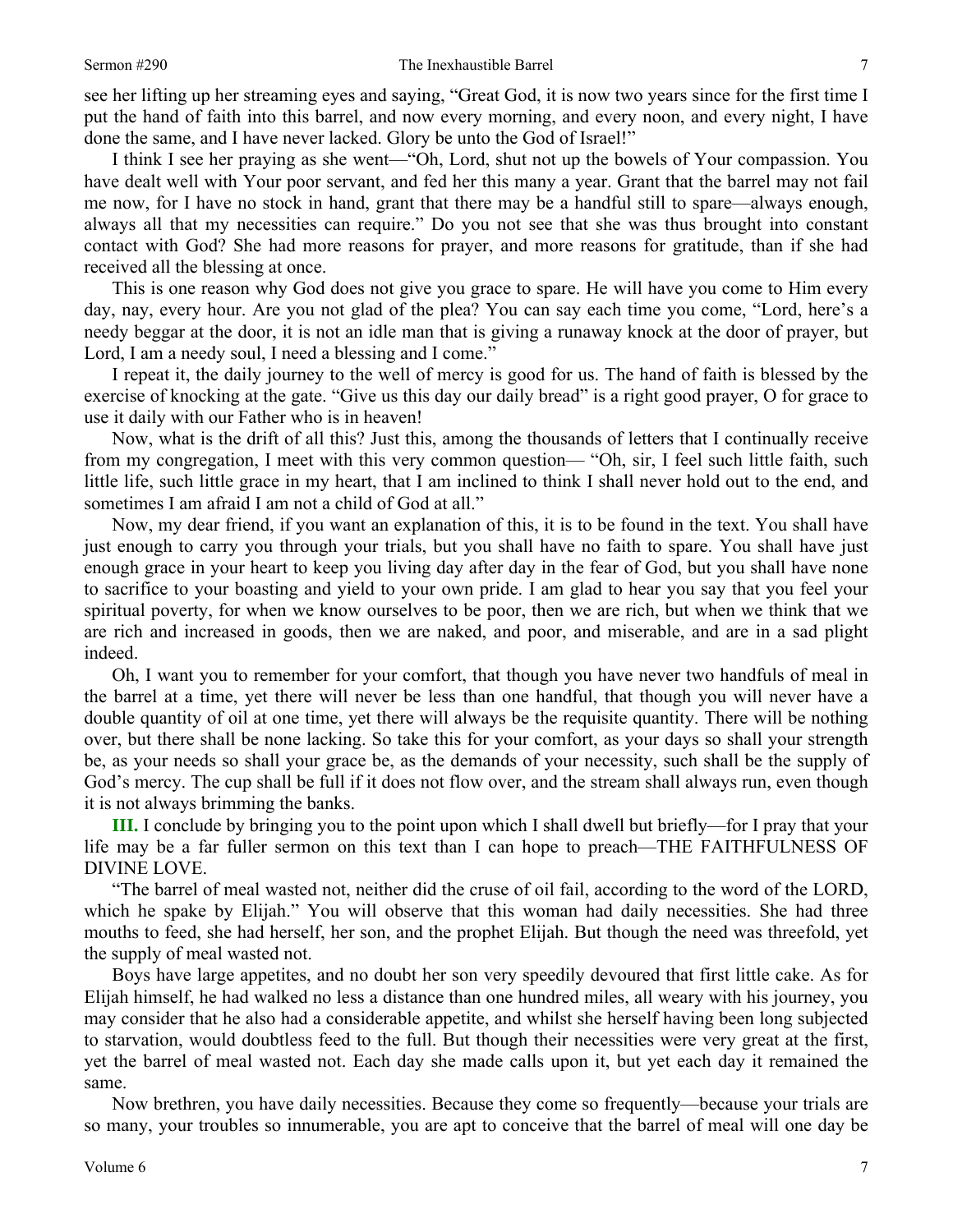empty, and the cruse of oil will fail you. But rest assured that according to the Word of God this shall not be the case.

Each day, though it brings its trouble shall bring its help, though it bring its temptation it shall bring its succor, though it bring its need it shall bring its supply, and though day come after day, if you should live to outnumber the years of Methuselah, and though troubles after troubles come till your tribulations are like the waves of the sea, yet shall God's grace and mercy last through all your necessities, and you shall never know a lack.

For three long years the heavens never saw a cloud, and the stars never wept the holy tears of dew upon the wicked earth, for three long years the women fainted in the streets, and devoured their own offspring for straitness of bread, for three long years the mourners went about the streets, wan, and weary, like skeletons following corpses to the tomb, but this woman was never hungry, never knew a lack, always supplied, always joyful in abundance. So shall it be with you.

You shall see the sinner die, for he trusts his native strength; you shall see the proud Pharisee totter, for he builds his hope upon the sand; you shall see even your own schemes blasted and withered, but you yourself shall find that your place of defense shall be the munitions of rocks, your bread shall be given you, and your water shall be sure. The staff on which you lean shall never break, the arm on which you repose shall never be palsied, the eye that looks on you shall never wax dim, the heart that loves you shall never grow weary, and the hand that supplies you shall never be weak.

Do you not remember a time in your experience, not long ago, when you came to your wit's end? You said, "I shall surely fall by the hands of the enemy." Have you fallen? Are you not still preserved? Look back I pray you. It is not many months ago since business was running so dead against you, that you said, "I must give it up, ever since I have known the Lord I have had more trials than ever I had before."

Have you given it up? You have gone through fires, let me ask you, have you been burnt? has there been a hair of your head singed? You have walked through waters—and deep waters have they been have you been drowned? You said you would be, but have you? Have the water floods overflowed you? When all God's waves and God's billows had rolled over you, were you destroyed? Did they wash out your hope? Did your confidence give way? You once went down, as it were, into a very sea of trouble, and you thought you would have been drowned therein like Egypt of old.

Did not the water floods divide before you? did not the depths stand upright as a heap, and were not the floods congealed in the heart of the sea? You have had high mountains in your path, and you have said, "I can never traverse this road, the mountains are too steep." But have you not climbed them, and let me ask you, have you not been benefited by the climb? When you have stood upon their hoary summit, has not the view of your knowledge become wider? has not the breath of your prayer become purer and freer? Say you, have not your visits to the cold mountains of affliction strengthened you, and braced you for more glorious efforts than before?

Now then, let the past console the future. Snatch a torch from the altars of the past and re-kindle the dying embers of today. He that has been with you in time past, will not leave you in time to come. He is God, He changes not, He will not forsake you. He is God, He lies not, He cannot leave you. He has sworn by Himself because He can swear by no greater, so that by two immutable things—His oath and His promise—we might have strong consolation, who have fled to the refuge to lay hold of the hope that is set before us.

Though the barrel of meal hold but a scanty supply, though the cruse of oil contain but a drop, that meal shall last you to the end, that cruse of oil, miraculously multiplied hour by hour, shall be sufficient until you shall gather up your feet in the bed, and with good old Jacob, end your life with a song, praising and blessing the angel that has redeemed you out of all evil.

Now, having thus addressed myself to the children of God, I hope to their comfort, I wish to say just a word or two to those whom I have come here with the hope of blessing this morning—those of you who know nothing of the love of God in Christ Jesus our Lord.